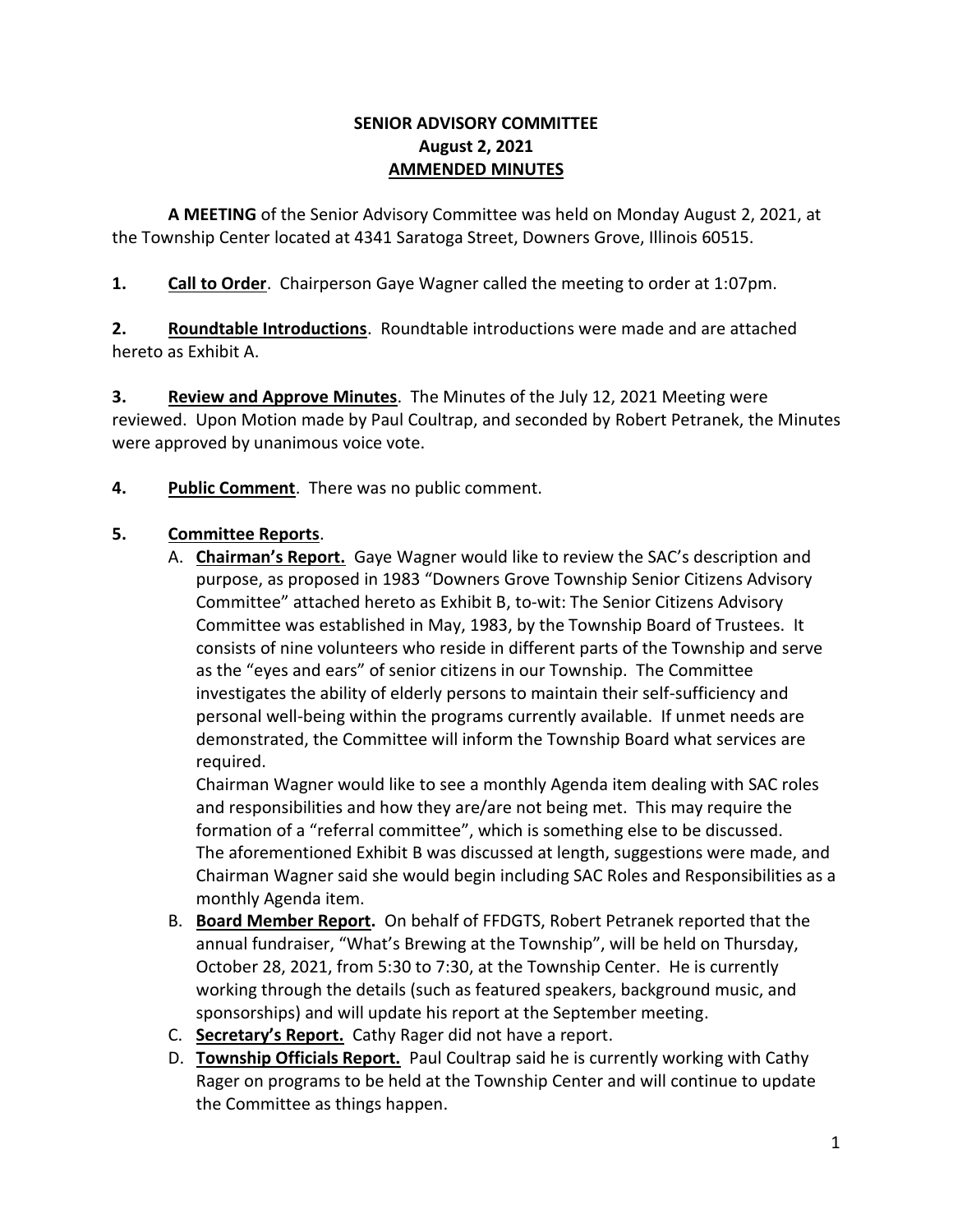## **6. Agency Updates**.

## **A. First Responders.**

- (i) There was no report from DuPage County Sheriff's Department.
- (ii) There was no report from Westmont Fire Department.

## **B. DuPage County Senior Services.**

Julie Larson reported that the County has received funding for unexpected homeowner bills for seniors aged 60+. There is no income requirement, however, there is a community assessment required to be performed by a social worker. Assessments will be made both over the telephone and in person. Up to \$500/homeowner is available.

Julie also mentioned that assistance is available for unpaid water bills linked to Covid. An additional program is titled "LWAP" ("Low Income Water Assistance Program"), will be available in the future at the State level.

### **C. Park Districts.**

There were no Park District reports made.

### **D. AARP.**

George Goodwin reported that all AARP activities for September have been cancelled. He did not have any estimate as to when they would be reinstated.

### **7. Community Partner & Guest Updates.**

### **A. Community Adult Day Care.**

Susan Sinderson reported that CADC reopened on March 1, 2021 at half-capacity of 10-12 people. All members have been vaccinated. Sinderson also reported that seniors are afraid of returning. Upcoming CADC activities include an anniversary celebration, a shop-and-stroll in downtown Downers Grove with a chance to win \$1000, and a storytelling experience by Tim Rhodes.

### **B. Aspired Living.**

Terri Geppner reported that 100% of patients have been vaccinated and their goal is to have the same percentage of staff vaccinated. She also noted that several community spaces have opened up.

### **C. Interfaith Community Partners.**

Janet Garreau reported that ICP continues to deliver books to homebound clients from both Indian Prairie Library and Westmont Library. Garreau added that ICP also continues to shop for and with their clients.

**8. Adjournment**. A Motion to Adjourn was made by Lorraine Grimsby and seconded by Robert Petranek. The meeting was adjourned at 2:28pm.

Respectfully Submitted,

By: $\_\_$ 

Catherine Rager, Secretary